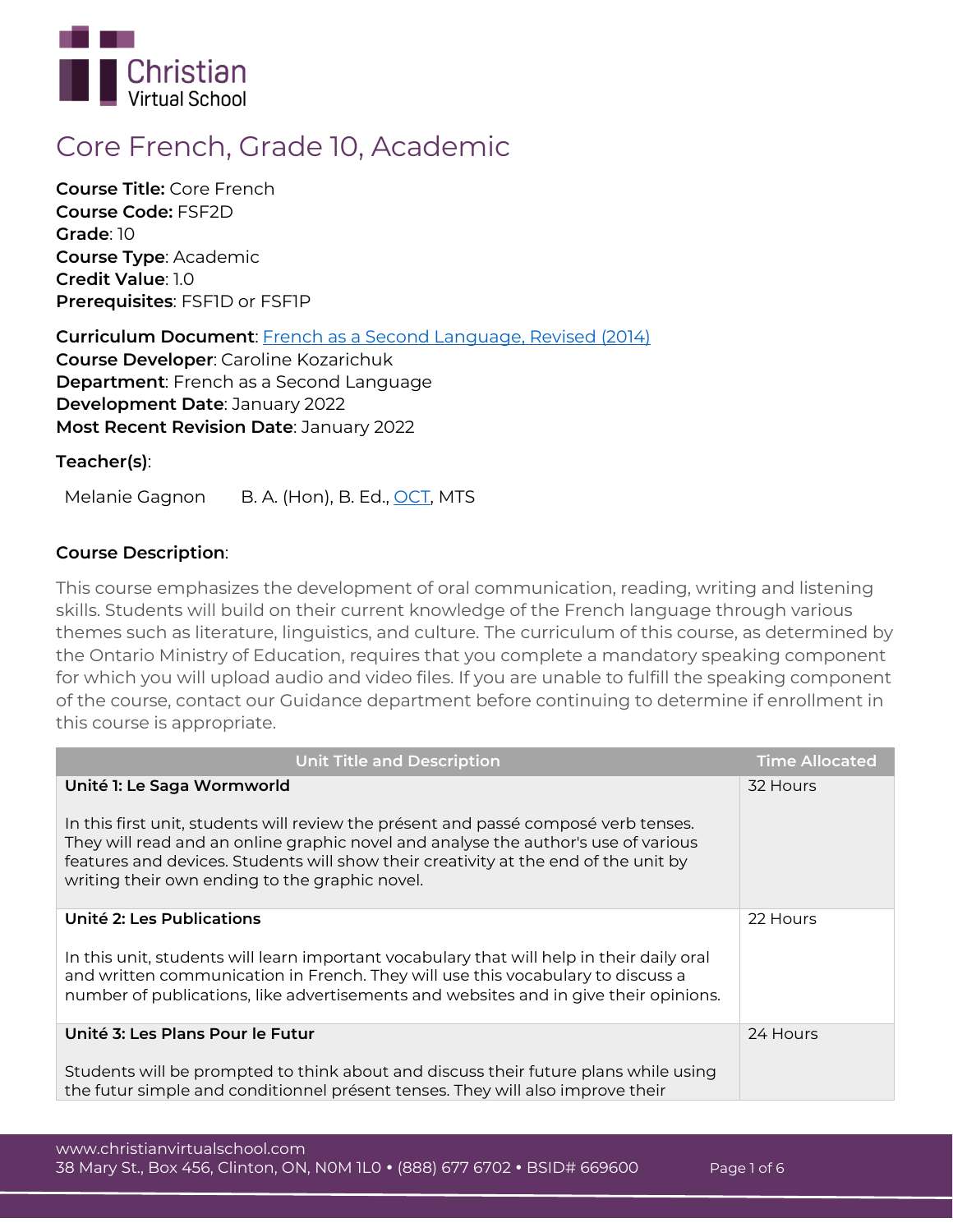

| knowledge of the French language by learning translation techniques and best<br>practices.                                                                                                                                                                                                                                                                                                       |          |
|--------------------------------------------------------------------------------------------------------------------------------------------------------------------------------------------------------------------------------------------------------------------------------------------------------------------------------------------------------------------------------------------------|----------|
| Unité 4 : La Francophonie<br>In the final unit, students will discover French culture from around the world by<br>looking at different aspects of culture in various French-speaking communities. They<br>will have the opportunity to share what their own culture means to them<br>demonstrate their research and speaking skills in presenting a French-speaking<br>region of their choosing. | 30 Hours |
| <b>Examen Final</b><br>The final assessment for this course is an exam worth 30% of the student's overall<br>grade.                                                                                                                                                                                                                                                                              | 2 Hours  |

### **Overall Curriculum Expectations**

### **Listening**

- 1. Listening to Understand: determine meaning in a variety of authentic and adapted oral French texts, using a range of listening strategies;
- 2. Listening to Interact: interpret messages accurately while interacting in French for a variety of purposes and with diverse audiences;
- 3. Intercultural Understanding: demonstrate an understanding of information in oral French texts about aspects of culture in diverse French-speaking communities and other communities around the world, and of French sociolinguistic conventions used in a variety of situations and communities.

### **Speaking**

- 1. Speaking to Communicate: communicate information and ideas orally in French, using a variety of speaking strategies, appropriate language structures, and language appropriate to the purpose and audience;
- 2. Speaking to Interact: participate in spoken interactions in French for a variety of purposes and with diverse audiences;
- 3. Intercultural Understanding: in their spoken communications, demonstrate an awareness of aspects of culture in diverse French-speaking communities and other communities around the world, and of the appropriate use of French sociolinguistic conventions in a variety of situations.

### **Reading**

- 1. Reading Comprehension: determine meaning in a variety of authentic and adapted French texts, using a range of reading comprehension strategies;
- 2. Purpose, Form, and Style: identify the purpose(s), characteristics, and aspects of style of a variety of authentic and adapted text forms in French, including fictional, informational, graphic, and media forms;
- 3. Intercultural Understanding: demonstrate an understanding of information in French texts about aspects of culture in diverse French-speaking communities and other communities around the world, and of French sociolinguistic conventions used in a variety of situations and communities.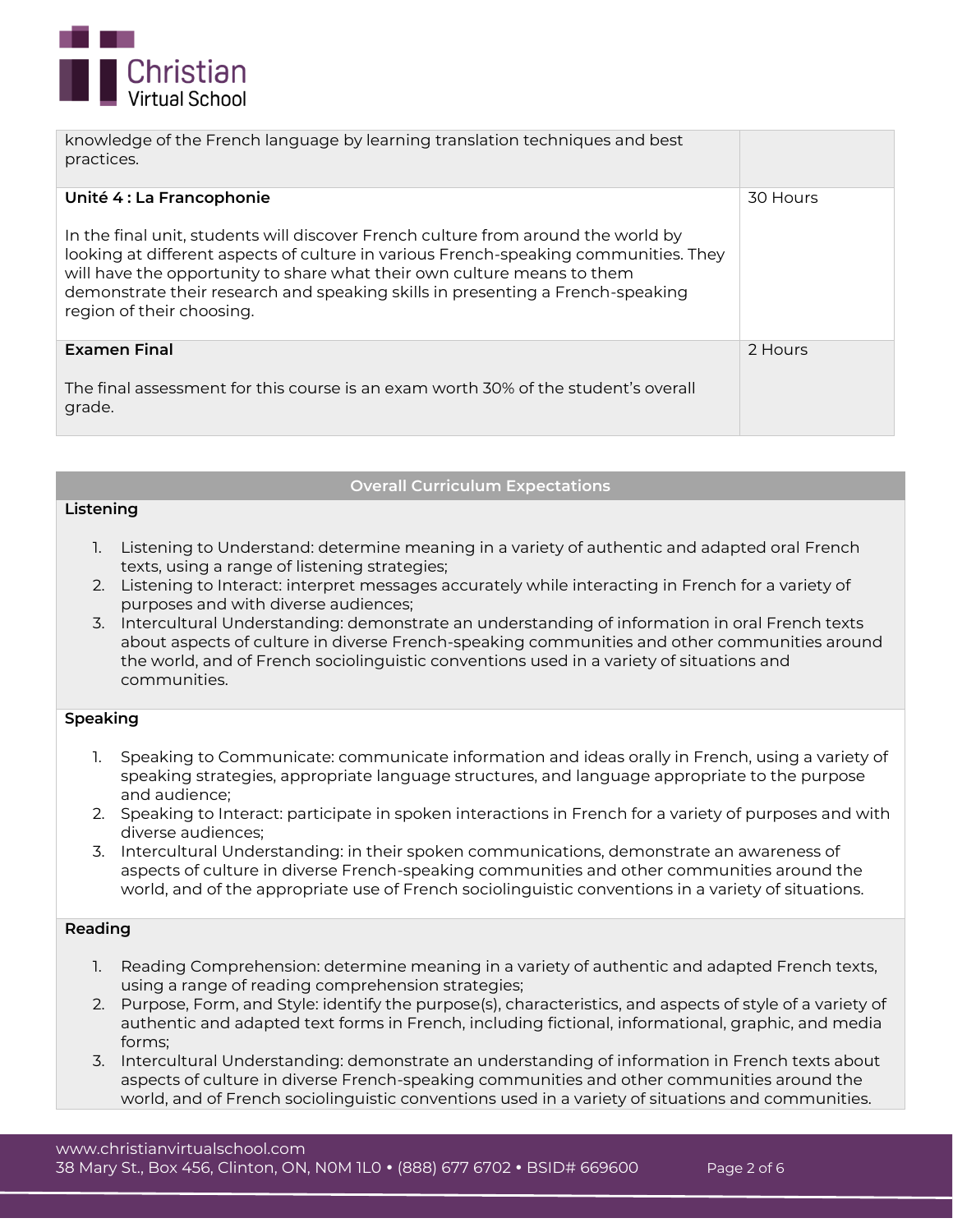

### **Writing**

- 1. Purpose, Audience, and Form: write French texts for different purposes and audiences, using a variety of forms and knowledge of language structures and conventions of written French appropriate for this level;
- 2. The Writing Process: use the stages of the writing process including pre-writing, producing drafts, revising, editing, and publishing – to develop and organize content, clarify ideas and expression, correct errors, and present their work effectively;
- 3. Intercultural Understanding: in their written work, demonstrate an awareness of aspects of culture in diverse French-speaking communities and other communities around the world, and of the appropriate use of French sociolinguistic conventions in a variety of situations.

# **Resources Required**:

This course is entirely online and does not require nor rely on any textbook. The materials required for the course are:

- A smart phone, camera, or similar device to record video and sound,
- Speakers to listen to audio in courses
- The ability to type French accents

## **Teaching and Learning Strategies**:

The aim of the Core French program is to provide students with fundamental communication skills in French and an understanding of the nature of the language and its culture. Core French offers students the chance to develop a usable command of the French language that can be expanded through further study or through contact with French-speaking people.

This French as a Second Language course has been designed to present French language structures in engaging communicative contexts (oral communication, speaking, and writing.) Students are supported to practice these skills in a risk-free environment, and to build confidence, before any formal assessment occurs. The teacher of the course will support individual learners' needs by providing timely, detailed, clear, feedback.

## **Assessment and Evaluation Strategies**

Every student attending Christian Virtual School is unique. We believe each student must have the opportunities to achieve success according to their own interests, abilities, and goals. Like the Ministry of Education, we have defined high expectations and standards for graduation, while introducing a range of options that allow students to learn in ways that suit them best and enable them to earn their diplomas. Christian Virtual School's Assessment, Evaluation, and Reporting Policy is based on seven fundamental principles, as outlined in the [Growing Success: Assessment,](http://www.edu.gov.on.ca/eng/policyfunding/growSuccess.pdf)  [Evaluation, and Reporting in Ontario Schools](http://www.edu.gov.on.ca/eng/policyfunding/growSuccess.pdf) document.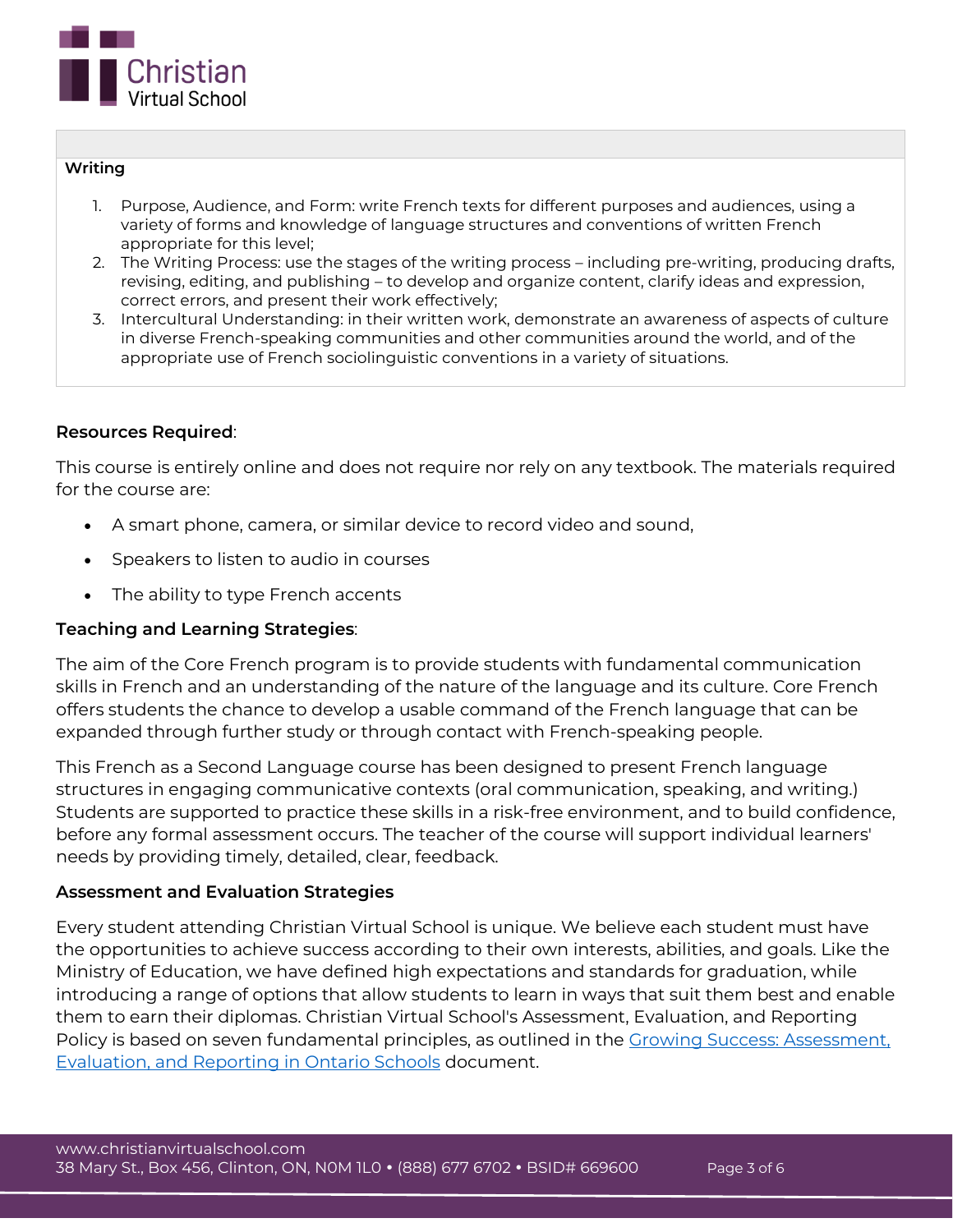

When these seven principles are fully understood and observed by all teachers, they guide the collection of meaningful information that helps inform instructional decisions, promote student engagement, and improve student learning. At Christian Virtual School, teachers use practices and procedures that:

- are fair, transparent, and equitable for all students;
- support all students, including those with special education needs, those who are learning English, and those who are First Nation, Métis, or Inuit;
- are carefully planned to relate to the curriculum expectations and learning goals and, as much as possible, to the interests, learning styles and preferences, needs, and experiences of all students;
- are communicated clearly to students and parents or guardians at the beginning of the school year or course and at other appropriate points throughout the school year or course;
- are ongoing, varied in nature, and administered over a period of time to provide multiple opportunities for students to demonstrate the full range of their learning;
- provide ongoing descriptive feedback that is clear, specific, meaningful, and timely to support improved learning and achievement; and
- develop students' self-assessment skills to enable them to access their own learning, set specific goals, and plan next steps for their learning.

For more information on Christian Virtual School's assessment and evaluation strategies, you can refer to our [Assessment, Evaluation, and Reporting Policy.](https://www.christianvirtualschool.com/wp-content/uploads/2020/07/Assessment-Evaluation-and-Reporting.pdf)

# **Program Planning Considerations**

Each of our courses have been designed by a team of educators to create an environment infused with creativity, flexibility, choice, and variety, with the goal to help every student succeed. We also take into consideration several topics that span disciplines and ensure we incorporate these into each of our courses.

## **Program Planning Considerations**

## **Students with Special Needs**

Christian Virtual School is committed to ensuring that all students are provided with the learning opportunities and supports they require to succeed. Our courses are made to offer flexible, personalized learning experiences. By maintaining an asynchronous model, students can move through their courses at their own pace, ensuring they are able to take the time they need to understand concepts or work with their teacher if they hit roadblocks. Christian Virtual School courses also incorporate choice, allowing students to submit work in a variety of mediums or formats to communicate their ideas.

In addition to the flexibility built into the courses, Christian Virtual School will implement the accommodations that are listed in a student's Individual Education Plan (IEP) that are applicable to the online learning environment. In these cases, the learning expectations will be the same as or similar to the expectations outlined in the curriculum document but supports will be provided to help students achieve those expectations. Common accommodations in the environment are reducing the workload, simplifying tasks and materials, providing extra time for tests and exams, allowing scribing or the use of specialized equipment, and not deducting marks for spelling.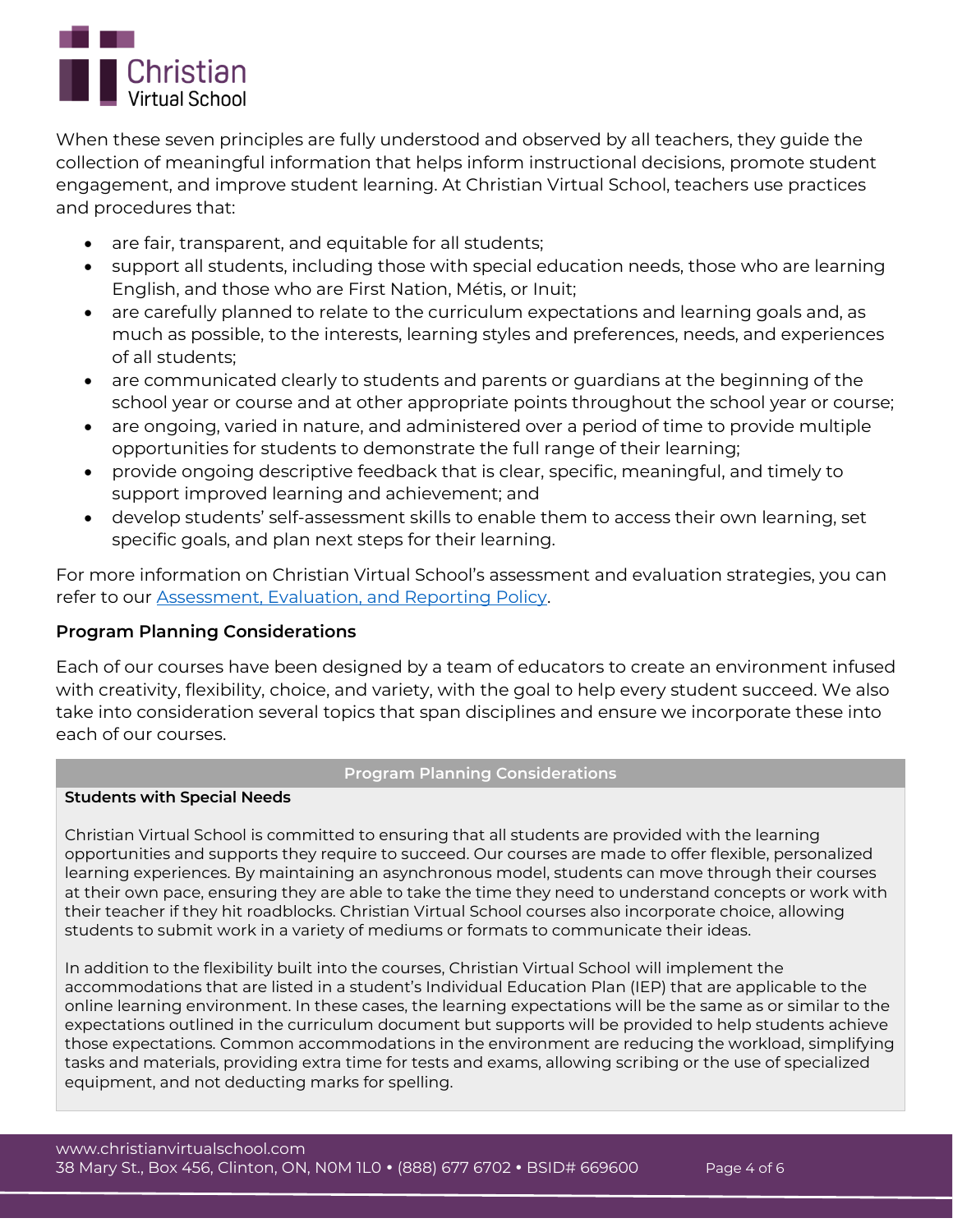

### **English Language Learners**

Although all our courses are only offered in English at this time, Christian Virtual School welcomes students learning the English language. Students do need to meet a baseline proficiency level to access the content, but Christian Virtual School teachers are responsible for helping students develop their English literacy skills no matter the course they are enrolled in.

Upon enrollment, students are asked if they would like to provide information about their English language background, and this information is used by our teachers to help them adjust their instruction and suggest accommodations within the courses. English language learners are encouraged to reach out to their teacher or the Christian Virtual School administration to talk about the accommodation options in their courses so that the appropriate opportunities are given to everyone.

### **Environmental Education**

Christian Virtual School operates with 5 cores values: responsibility, perseverance, integrity, compassion, and community. These core values determine our business operations, as well as exemplify what we, as educations, want to instill in our students. Environmental education, among other causes, are important to us as a school and we strive to promote learning about these issues and solutions within our courses. We work to educate students on the environment, its threats, and the importance of sustainability. We also work to inspire students to make an impact within their community and identify an alignment between their passions and the local, or global, needs.

Environmental education is woven throughout our course content, across all disciplines. Depending on the course and subject matter, this education can be subtle or explicit, but the goal is to ensure that students have the opportunity to acquire the knowledge, skills, perspective and practices needed to become an environmentally literate citizen.

### **Equity and Inclusive Education**

Christian Virtual School stands on the belief that every person is unique and, regardless of ancestry, culture, ethnicity, sex, physical or intellectual ability, race, religion, sexual orientation, socio-economic status, or other similar factor, they are to be welcomed, included, accepted, treated fairly, and respected. As a school, we teach students about multiple worldviews, how to identify and acknowledge similarities and differences, and how to communicate with others in an inclusive, kind, loving, and compassionate way.

Diversity is valued at Christian Virtual School, and it is our goal to ensure all members of the community feel safe, comfortable, and accepted. Our courses are written to draw attention to the contributions of men and woman alike, the different perspectives of various cultural, religious, and racial communities, and the beliefs and practices of First Nations, Métis, and Inuit peoples, to showcase a wide range of backgrounds and allow all of our students to see themselves reflected in the curriculum.

As a school, we see and recognize the diversity of families, children, and people in the world in need of Christ's love. We work every day to spread the love and acceptance of Christ.

### **Financial Literacy Education**

Whenever possible, Christian Virtual School emphasizes the importance of financial literacy. Making financial decisions has become an increasingly complex task, and students need to have knowledge in many areas and a wide range of skills in order to make informed decisions about financial matters. In addition to the concrete skills of numeracy and finances from a mathematical point of view, students need